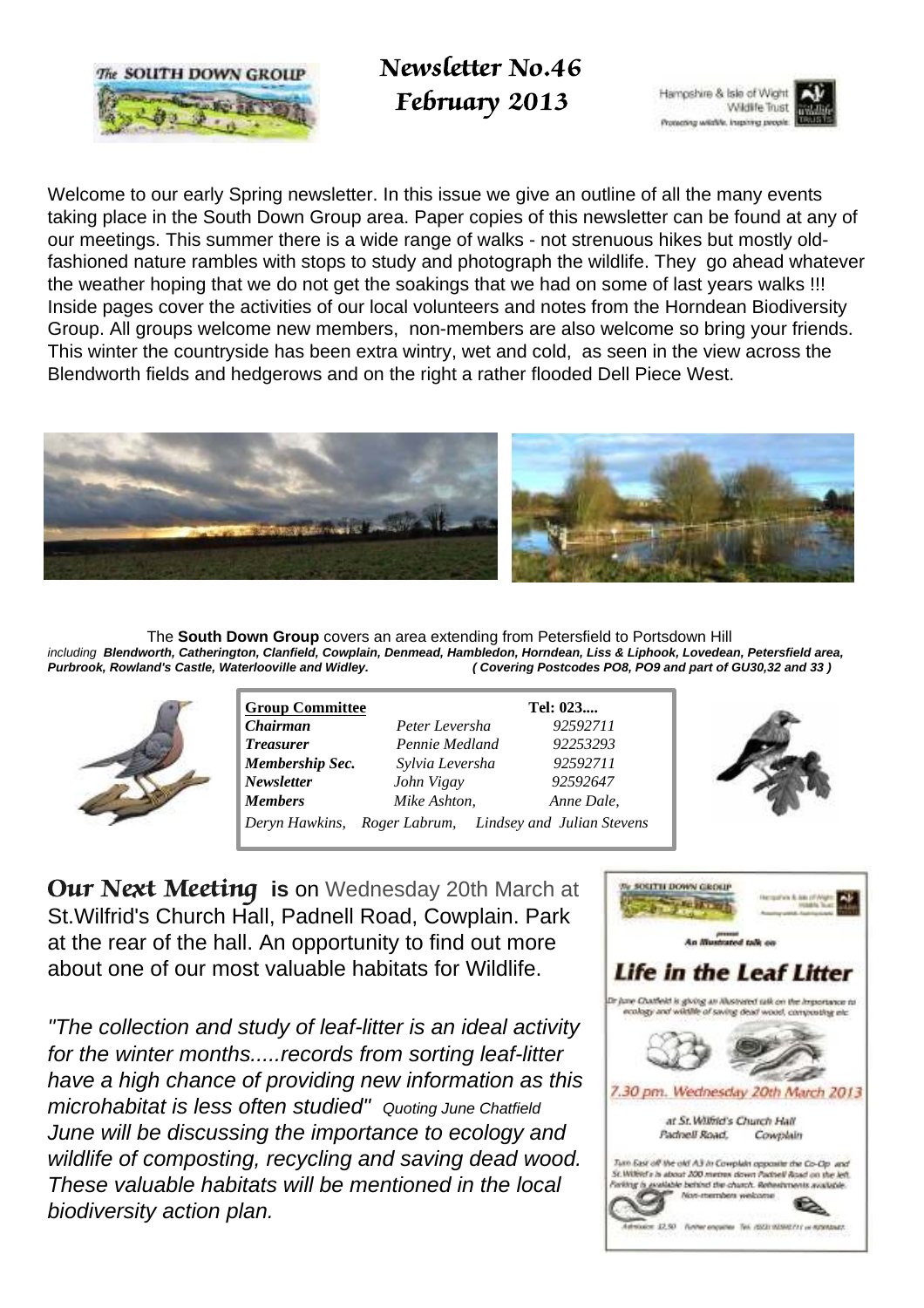### Meetings and Events in the South Down Group area from March to August 2013

#### **Tuesday 19th March - An Early Spring Walk in the Catherington Area 2pm**.

Come and look for early spring flowers and birds in Catherington Lith and Down. Park carefully and meet in Highcroft Lane, Horndean (Map Ref: SU 702 136) For more info. contact John Goodspeed on 9222 1361 or 078 1143 5252. Dogs on leads welcome.

#### **Wednesday 20th March - Life in the Leaf Litter 7.30pm**

Dr June Chatfield will give an illustrated talk on the importance to ecology and wildlife of dead wood and composting and the surprising variety of wildlife beneath our feet - see notes above

### **Sunday 31st March - Easter Egg Hunt in Park Wood 12.30pm**

Woodland fun for all the family plus path and ditch work for volunteers (£1 to non-members)

### **Wednesday 17th April - Growing Wildflowers and 'Weeds' for Wildlife 7.30pm**

After a very brief 'AGM' of the SouthDowns and Horndean Biodiversity Groups, there will be a talk by Jon Stokes of the Tree Council on ways of attracting wildlife into our gardens. There will also be displays of pictures of local wildlife and the local 'BAP' Please give nominations for new members to join our committees BEFORE this meeting. This meeting will be at the usual venue - St Wilfrid's church hall and will finish by 9.30pm

**Tuesday 30th April - AGT** (=annual get together) of **Friends of Park Wood 7.30pm** Andrew Watts will be giving a wildlife talk and show some of his superb photographs. All are welcome. Further information inside

### **Tuesday 7th May - Ancient Lanes, Hedgerows and Bluebell Woods 6.30pm**

#### Join us on a circular walk and see at least 24 species of native trees at their best, incl.some rare species in Yoell's Copse. Handout available. Meet at Catherington Down car park opp. the school (MR: SU 695 144) Post code PO8 0TD

#### **Wednesday 8th May - Spring on the Butser Hill Slopes 7.00pm**

Short walk on steep slopes to find spring wildflowers and birds. Meet & park with care in Limekiln Lane (MR: SU710 198) Details from John Goodspeed on 07811 435252.

### **Saturday 11th May - WOODLAND FESTIVAL in Park Wood 10am-4pm**

Organised by Friends of Park Wood, Cowplain, free entrance, all welcome - More details below

### **Wednesday 29th May - Shoulder of Mutton Hill** (N.of Petersfield) **7.00pm**

Walk up Shoulder of Mutton Hill, return past Week Green Farm, about 3 miles incl. some steep slopes. Park in road nr Steep church 1 mile north of Petersfield (MR: SU 746 253.For more info. contact Andrew Powling on 023 9225 8457 or E-mail apowling01@btinternet.com Dogs on lead welcome.

### **Saturday 15th June - The Catherington Nature Trail 10am - 1pm**

Circular walk seeing the natural and historical features of Catherington Down and Lith. See the flora and a panoramic view of the Solent. Meet at Catherington car park opp. the school along Catherington Lane PO8 0TD (MR: 058 192) For more information ring 023 92592647

### **Wednesday 26th June - Orchids on Noar Hill 7.00pm**

Explore the ancient chalk pits for orchids and other wildlife. Park in the lane north of Charity Farm near Selbourne (MR: SU737 322) Some steep slopes, No dogs. On the following day **Thurs. 27th June** there will be a **walk at Noar Hill** starting **10.30am.** Both led by plant expert Dr. Nigel Johnson (Tel:01489 877324)

### **Wednesday 10th July - Blendworth and Chalton Windmill 7.00pm**

Climb from Blendworth up to Chalton Windmill looking mainly for wild flowers and enjoying the views. Meet and park by Blendworth church (MR: SU710 134) Some stiles to climb. Dogs on lead OK Info: 9222 1361

### **Saturday 13th July - Wildlife at Pagham Harbour RSPB Nature Reserve 9.30am**

A walk along the "Pools" and ditches to St Wilfrid's Chapel and the harbour entrance. See birds, flowers and dragonflies, led by Lawrence Holloway. If the weather is fine an afternoon visit to the new Medmerry reserve is possible. Meet at the visitor centre 1 mile south of Sidlesham on B2145 from Chichester, PO20 7NF. (MR: SU856965) Bring picnic lunch.

The South Down Group would welcome some new members on the committee to help with our main task of organising our programme of walks and talks. Please let us have your ideas or suggestions for events as they need to be planned at least six months ahead.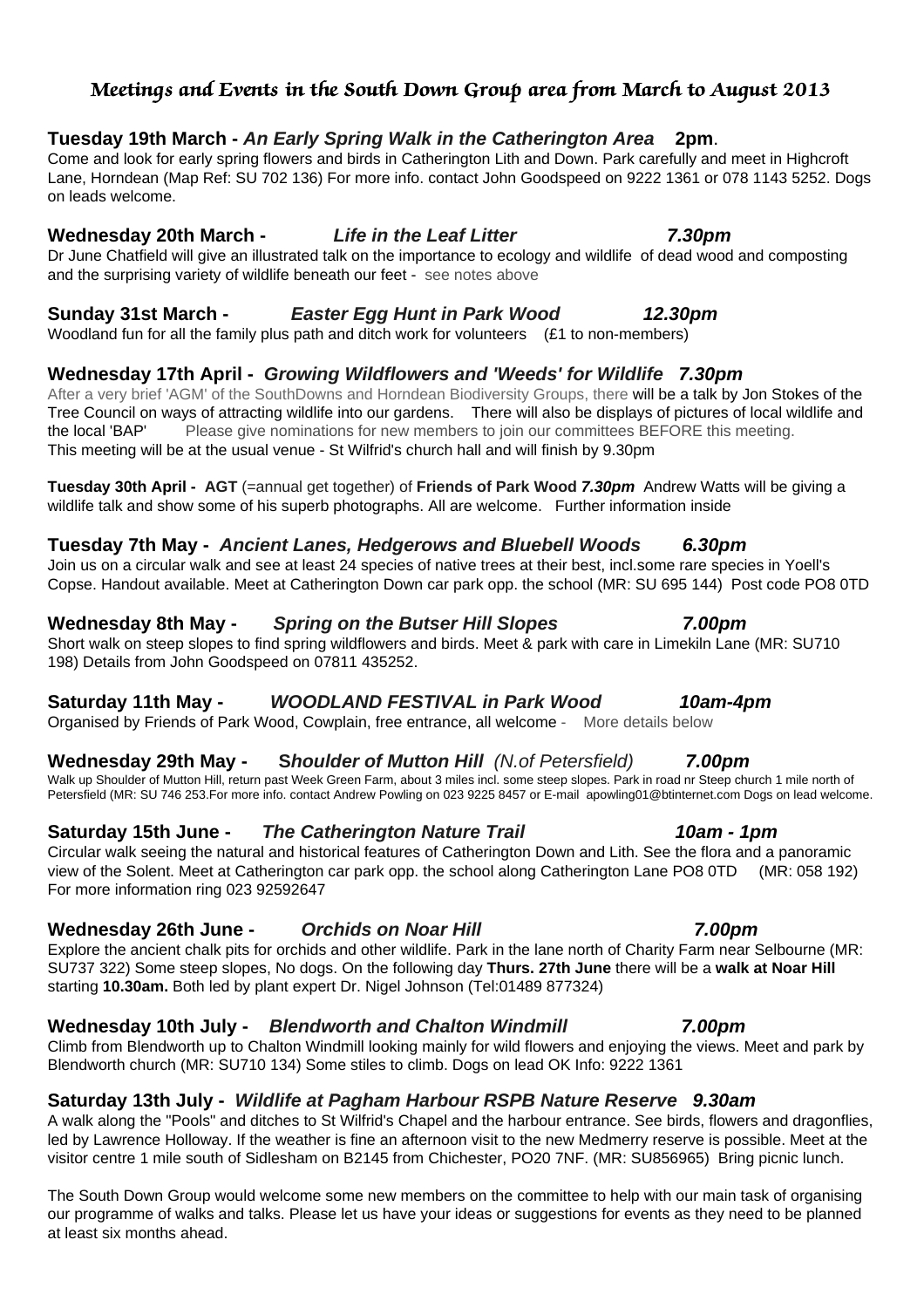

## **HBG NEWS**

TREE PLANTING Local volunteers worked hard with HBG and Horndean Parish Councillors and Rangers last November on a very wet day to plant 20 native trees, mainly oak in Jubilee Field last November.We are now waiting for the leaves to open. The next stage is to plant hedging trees along the



northern hedgerow which has just been 'laid' by the HPC Rangers. We are then planning the final stage to plant another 10 standard native trees next November, mainly oak,field maple and small-leaved lime. There will be a another call for volunteers in the autumn. Many thanks to those that helped on this project and special thanks to Cllr Elaine Tickell and family for providing excellent refreshments.

HORNDEAN TREE TRAIL - Jubilee Field and the surrounding hedgerows are being proposed as the centre of a tree trail where visitors can see representatives of most of our native trees and shrubs. A number of blossom and berry species will be planted to encourage wildlife and rarer natives such as the Small-leaved Lime and Wild Service tree will be introduced. This project will be a joint venture between HBG members, the parish Rangers and local Tree Wardens.

HBG members are currently making a big effort to complete the local BAP (biodiversity action plan). One aim of the BAP is to present ideas and projects of ways in which we can all play a part in maintaining local habitats for the benefit of wildlife. We urge everyone to go to the meeting at St Wilfrid's Hall, on 17 April where there will be displays of local projects and photographs of wildlife. The emphasis will be on gardening for wildlife, ending with an illustrated talk by Jon Stokes.

## Notes from **FRIENDS of PARK WOOD**

## A WOODLAND FESTIVAL in Park Wood, Cowplain is on Saturday 11th May 2013 Friends of Park Wood are holding a Woodland Festival to celebrate everything to do with woodland.There will be a variety of stalls (including SDGrp and HBG) and entertainments with plenty of activities for children (No entrance fees) More info. can be found on www.park-wood.org The Wood is on the London Road, Cowplain between Wallis Rd and Queens Rd where there is limited parking.



# FRIENDS OF THE BLUEBELL WOODS

The volunteer group working at Lowton's Copse, Blagdon Copse and Heydon Woods just north of Clanfield have recently changed their working day to the first Saturday in the month and usually meet at the gate in North Street Lane at 10 am. (MR: 470 179) Recently the group have been clearing up fallen timber and in view of the recent cold weather have been having a good bonfire, seen here on 5th January. More volunteers would be welcome - if you would like to know more visit :- www.bluebellwood.wesnetservices.co.uk or phone 92596720 for a newsletter.